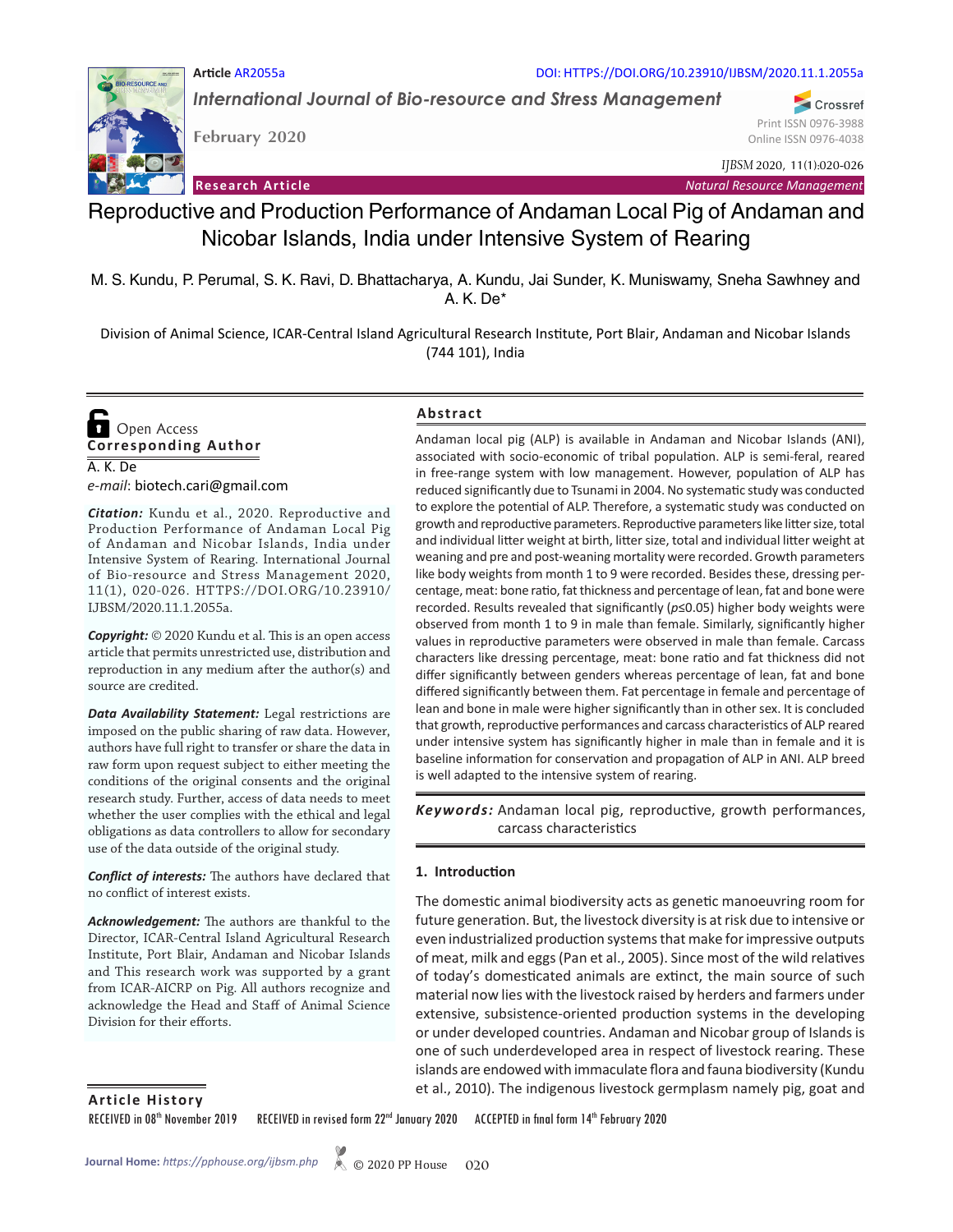fowl are predominant in Andaman and Nicobar group of islands. Among the indigenous livestock, pig occupies 27.26% of the total livestock (Kundu et al., 2017). The ALP (Figure 1) is associated with the socio-culture-economic-tradition of tribals. ALP is semi-feral in nature and is reared in free-range system with very low level of management. Mitogenome based genetic characterization of the pig breed indicated that this is an independent breed evolved in Andaman and merit registration as a pig breed (De et al., 2019). This indigenous pig breed is under the threat of extinction and immediate conservation effort is necessary to save the indigenous breed from extinction (De et al., 2014; Hmingthanzuala et al., 2016).





Pig production is relatively remunerative due to fast growth rate, high production potential and short generation interval, highly efficient carcass yield, prolific fecundity and high adaptability to different environmental and climatological conditions (Holness, 1991). The ALP is adapted well and highly tolerable to different tropical environments with relatively high humidity and high temperature. Further, these indigenous ALP pigs are natural scavengers and also somewhat semi-wild in behaviour. The indigenous ALP pigs have good mothering ability and become usually aggressive at the time of farrowing. Even though it has low in growth rate and performance, ALP is highly preferred by rural communities to supplement sufficient protein intake and family income. Swine production is important particularly in the Nicobar group of Islands as compared to the rest part of the ANI. Nearly 70 per cent of the pork produced in ANI is consumed in Nicobar group of Islands while the rest of the Islands consume about 30 percent (Livestock Census, 2012). In spite of and ample and high scope for the piggery development in the islands, no proper and systematic study has been investigated on the productive as well as the reproductive performances of these animals, although the native species still represent a highly valuable local animal genetic component in the Islands. The reorganisation of this breed is significant as measures for its conservation, preservation and propagation. Rearing the livestock outside their breeding tract is one way to conserve the genetic material. In this present study, efforts have been made to conserve this precious breed outside its breeding tract and the objective of the present study was to evaluate

the different productive and reproductive parameters and carcass characteristics under intensive system of rearing and compared between male and female pigs.

#### **2. Materials and Methods**

The present experiments comply with all relevant institutional and national animal welfare guidelines. Andaman local pigs were derived from North and Middle Andaman and reared under intensive condition in the Institute farm of ICAR-CIARI, Port Blair, South Andaman. A total of 20 animals (10 animals each for male and female) were included in the presents study. These animals were selected from the same pig owner and derived from same sow. Standard management practices were followed for these pigs. The experiment was continued till all the gilts farrowed and subsequent weaning of the new born piglets. Reproductive parameters such as litter size at birth (number), total and individual litter weight at birth (kg), litter size at weaning (number), total and individual litter weight at weaning (kg) and pre and post-weaning mortality (%) were recorded. Growth parameters such as body weights (kg) from month 1 to 9 were recorded. Besides, the dressing percentage, meat: bone ratio, fat thickness and percentage of lean, fat and bone were also recorded for ALP. These parameters were recorded separately for male and female pigs. Weight of individual animal was measured with an electronic balance. The information on reproductive parameters was also recorded.

The statistical analysis of the data was done as per standard procedures (Snedecor and Cochran, 1994). Student's t-test was conducted to assess the significant difference between the male and female for mean values of the different parameters (Statistical Analysis System for Windows, SPSS (Version 10) Inc., Chicago, Illinois, USA). Tables present the non-transformed data. Differences with values of *p≤*0.05 were considered to be statistically significant.

#### **3. Results and Discussion**

Reproductive parameters (Table 1) and carcass characteristics (Table 2) of ALP under intensive system of rearing were depicted in tables. The results revealed that significantly (*p≤*0.05) higher body weights were observed from month 1 to 9 under intensive system in male than in female pigs. The rate of body weight growth in different months revealed that the rate between first and second months was 37.10% and this rate has been increased from second to fifth months (15.39, 17.79 and 22.81%, respectively) and then decreased from fifth to ninth months (13.42, 12.45, 2.87 and 3.14%, respectively) in male pigs. Similar trend was also observed in female pigs as 37.39, 15.96, 18.28, 21.18, 16.56, 9.93, 4.09 and 1.64%, respectively from month 1 to 9. In overall, the male was carrying significantly higher body weight than the female pig (52.12 vs 47.87%) with average body weight of 46.18 and 42.66 kg, respectively for male and female pigs. Reproductive parameters revealed that significant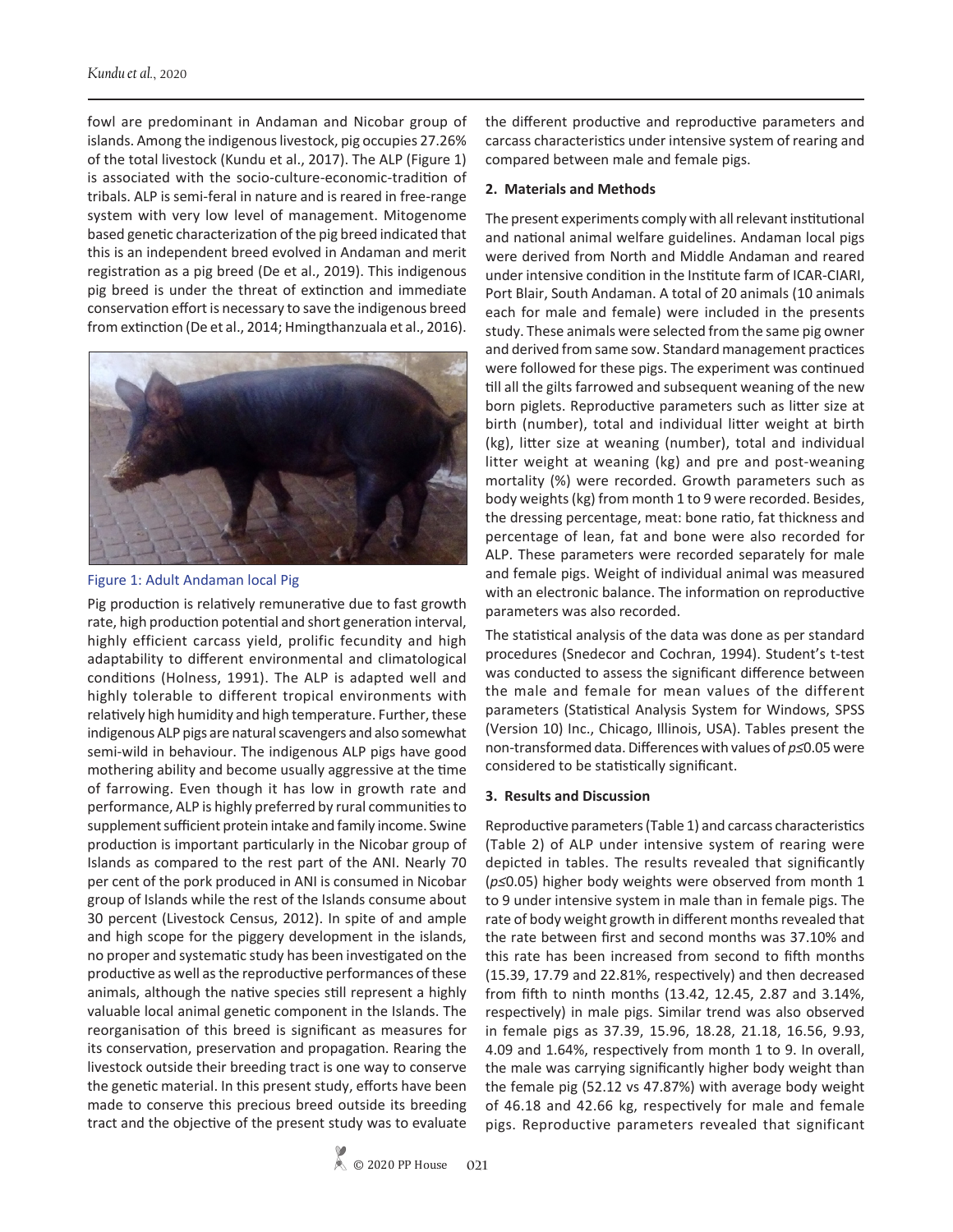*International Journal of Bio-resource and Stress Management* 2020, 11(1):020-026

| Table 1: Reproductive attributes of Andaman local Pig (ALP) of Andaman and Nicobar Islands |                                                                                                                                                                                                                                                    |  |  |  |
|--------------------------------------------------------------------------------------------|----------------------------------------------------------------------------------------------------------------------------------------------------------------------------------------------------------------------------------------------------|--|--|--|
| Litter size at farrowing                                                                   | Total number of piglets born for each individual female in a farrowing                                                                                                                                                                             |  |  |  |
| Litter weight at birth                                                                     | The sum total weight of piglets in a litter at farrowing by weighing the total born piglets by placing<br>them in pre weighed bag. The former weight was subsequently subtracted from the later weight<br>to express the weight of animal in grams |  |  |  |
| Individual litter weight<br>at birth                                                       | The weight of individual piglet in a litter at farrowing by placing it in pre weighed bag. The former<br>weight was subsequently subtracted from the later weight to express the weight of animal in grams                                         |  |  |  |
| Litter size at weaning                                                                     | Number of piglets weaned after completion of 8 weeks (60 days) was recorded and the total number<br>of live piglets weaned in a litter was included in the present study.                                                                          |  |  |  |
| Litter weight at<br>weaning                                                                | The sum total weight of piglets in a litter at weaning by weighing the total born piglets by placing<br>them in pre weighed bag. The former weight was subsequently subtracted from the later weight<br>to express the weight of animal in grams   |  |  |  |
| Individual litter weight<br>at weaning                                                     | The weight of individual piglet in a litter at weaning by placing it in pre weighed bag. The former<br>weight was subsequently subtracted from the later weight to express the weight of animal in grams                                           |  |  |  |
| Pre-weaning mortality                                                                      | The percent mortality was calculated as number of dead piglets till weaning divided by the total<br>number of piglets born multiplied by one hundred                                                                                               |  |  |  |
| Post-weaning mortality                                                                     | The percent mortality was calculated as number of dead piglets after weaning divided by the total<br>number of piglets born multiplied by one hundred                                                                                              |  |  |  |
| Weight at different<br>months $(1 to 9 months)$                                            | The weight of piglet from month 1 to 9 by weighing them in pre weighed bag. The former weight<br>was subsequently subtracted from the later weight to express the weight of animal in grams                                                        |  |  |  |

| Table 2: Reproductive parameters (Mean±SEM) of Andaman Local pigs under intensive system of rearing |                                        |                               |                         |  |  |
|-----------------------------------------------------------------------------------------------------|----------------------------------------|-------------------------------|-------------------------|--|--|
| SI. No.                                                                                             | Traits/characteristics                 | Male                          | Female                  |  |  |
| 1.                                                                                                  | Litter size at birth (no.)             | $3.87 \pm 0.16^a$             | $3.17 \pm 0.12^b$       |  |  |
| 2.                                                                                                  | Avg. Individual weight at birth (kg)   | $1.66 \pm 0.02$ <sup>a</sup>  | $1.42 \pm 0.02^b$       |  |  |
| 3.                                                                                                  | Litter Weight At birth (Kg)            | $6.41 \pm 0.27$ <sup>a</sup>  | $4.48 \pm 0.17^b$       |  |  |
| 4.                                                                                                  | Litter size at weaning (no.)           | $3.33 \pm 0.13$               | $3.11 \pm 0.11$         |  |  |
| 5.                                                                                                  | Avg. Individual weight at weaning (kg) | $10.55 \pm 0.09^{\circ}$      | $9.51 \pm 0.06^b$       |  |  |
| 6.                                                                                                  | Litter weight at weaning (kg)          | 35.08±0.31 <sup>a</sup>       | 29.56±0.19 <sup>b</sup> |  |  |
| 7.                                                                                                  | Pre-weaning mortality (%)              | $8.87 \pm 0.12$ <sup>a</sup>  | $4.35 \pm 0.08^b$       |  |  |
| 8.                                                                                                  | Post weaning mortality (%)             | $3.42 \pm 0.11$ <sup>a</sup>  | $2.12 \pm 0.03^b$       |  |  |
| 9.                                                                                                  | Body weight at different ages (kg)     |                               |                         |  |  |
|                                                                                                     | $1st$ Month                            | $6.67 \pm 0.15$ <sup>a</sup>  | $5.96 \pm 0.20^b$       |  |  |
|                                                                                                     | 2 <sup>nd</sup> Month                  | $14.51 \pm 0.18$ <sup>a</sup> | 13.08±0.18 <sup>b</sup> |  |  |
|                                                                                                     | 3 <sup>rd</sup> Month                  | 19.79±0.22 <sup>a</sup>       | $18.05 \pm 0.19^b$      |  |  |
|                                                                                                     | 4 <sup>th</sup> Month                  | 28.36±0.24 <sup>a</sup>       | $26.13 \pm 0.29^b$      |  |  |
|                                                                                                     | 5 <sup>th</sup> Month                  | 45.13±0.17 <sup>a</sup>       | 40.77±0.27 <sup>b</sup> |  |  |
|                                                                                                     | 6 <sup>th</sup> Month                  | 59.13±0.30 <sup>a</sup>       | 56.96±0.27 <sup>b</sup> |  |  |
|                                                                                                     | 7 <sup>th</sup> Month                  | 75.96±0.29ª                   | $69.53 \pm 0.39^b$      |  |  |
|                                                                                                     | 8 <sup>th</sup> Month                  | 80.45±0.14ª                   | 75.47±0.22 <sup>b</sup> |  |  |
|                                                                                                     | 9 <sup>th</sup> Month                  | 85.67±0.23 <sup>a</sup>       | 78.00±0.37 <sup>b</sup> |  |  |

Figures with same superscript (a, b) do not differ significantly (*p*≤0.05) in rows, n=10 each for male and female

differences were observed between pigs of male and female and significantly higher values were observed in male than in female pigs. Litter size at birth, weight of total litter size

and individual at birth, litter size at weaning, weight of total litter size and individual at weaning and pre and post weaning mortality differed significantly between male and female pigs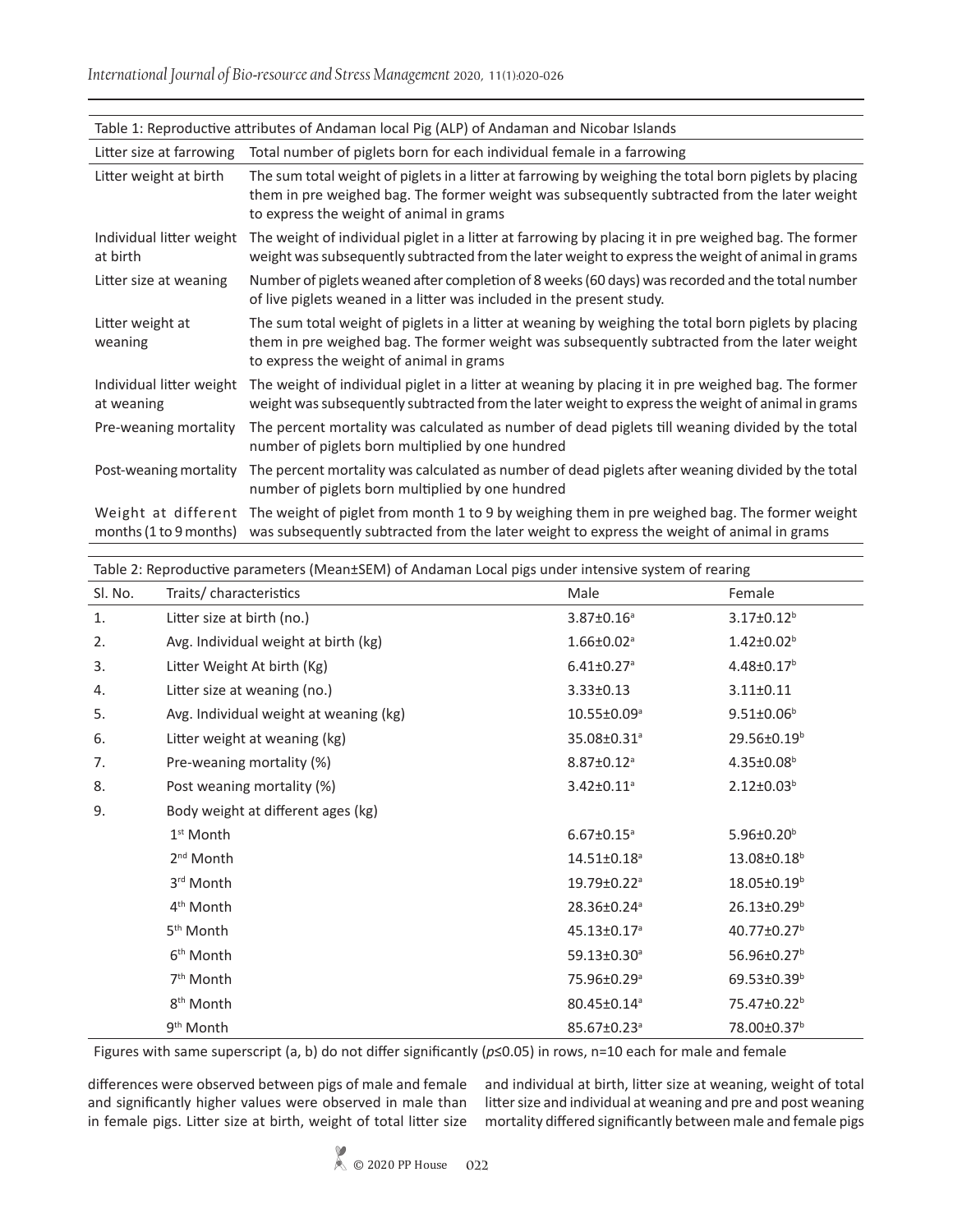at the rate of 9.94, 17.72, 7.79, 3.41, 5.18, 34.19 and 23.46%, respectively. The male has significantly higher value than in female with respect to all the reproductive parameters except the pre and post weaning mortality which were significantly higher in female than in male. However, these values were within the normal range of pigs of indigenous population.

Carcass characters such as dressing percentage, meat: bone ratio and fat thickness were not significantly different between male and female pigs whereas other parameters such as percentage of lean, fat and bone differed significantly between them. Fat percentage (10.10%) in female and percentage of lean (4.80%) and bone (7.20%) in male were higher significantly than the other sex (Table 3).

Understanding the factors that drive breed richness and

Table 3: Carcass Characteristics (Mean±SEm) of Andaman Local pigs under intensive system of rearing

| Sl. No. | Parameters         | Male $(n=10)$                 | Female $(n=10)$        |
|---------|--------------------|-------------------------------|------------------------|
| 1.      | Dressing %         | 76.54±0.31                    | 75.52±0.41             |
| 2.      | Meat: Bone ratio   | $5.53 \pm 0.15$               | $5.69 \pm 0.15$        |
| 3.      | Fat thickness (cm) | $5.55 \pm 0.18$               | $5.61 \pm 0.16$        |
| 4.      | Lean %             | 58.79±0.36 <sup>a</sup>       | 53.4±0.41 <sup>b</sup> |
| 5.      | Fat %              | 30.37±0.25 <sup>a</sup>       | 37.2±0.20 <sup>b</sup> |
| 6.      | Bone %             | $10.86 \pm 0.24$ <sup>a</sup> | $9.4 \pm 0.23^b$       |

Figures with same superscript (a, b) do not differ significantly (*p*≤0.05) in rows, n=10 each for male and female

turnover across ecological gradients is important for breed conservation planning. Productive and reproductive data are important to explore the potentiality of any breed. Hence, this study was designed to record the productive and productive data in a scientific way. Livestock productivity in tropics is mediocre. Smallholder traditional feeding and management practices are being followed to support subsistence type of livelihood. Livestock farming specially pig farming plays a vital role for improving livelihood and ensuring nutritional security of tribal farmers of Andaman and Nicobar islands. As the tribal people are mostly non-vegetarian and prefer animal based protein sources, pork is very important for meeting their protein requirement. ALP are generally maintained under free range condition and fed with locally available resources like root crops and coconut. As pigs are not fed with energy rich grains and concentrate feeds, the growth rate was found poor. In the present study, productive and reproductive performance of ALP pig was evaluated under intensive system of management for the first time. Growth performances recorded in this experiment were comparable to the performances with exotic breed, when maintained. Several authors have reported the reproductive performances of pigs in local (Shostak et al., 1990; Raju, 1998; Kundu et al., 2011; Nath et al., 2013) as well as exotic breeds of pigs (Phengsavanh et al., 2010). In the present work, the

observations were comparable with the earlier report of De et al. (2014). Kadirvel et al. (2013) also reported similar weaning litter size in the non-descript pigs reared under smallholder production system in North-Eastern India. Litter size at birth and weaning varied widely (Prakash et al., 2008; Kumaresan et al., 2009) under small holder production system. In the present experiment, reproductive and productive parameters were found to be lower than the data available with the exotic breed of pigs.

## *3.1. Litter size at birth*

The variation in litter size at birth of the Indigenous pigs of Andaman Nicobar islands between the male and female indicated significant sex effect. The average litter at birth was in good range with Singh et al. (1990), Mukhopadhayay et al. (1992), Bhowal (1992) and Singh and Devi (1997). However, the result obtained in the present study was higher than the reports of Deka (1988), Shylla (1988), Kumar et al. (1990), Miachie-o (1991), Kalita (1995), Chusi et al. (2015a), Chusi et al. (2015b), Savino et al. (2015) and Savino et al. (2016). On the other hand, contrarily, the result was lower than the reports of Dhingra (1987), Jogi (1989), Lakhani and Bhadouria (1991) and Chauhan et al. (1994). However, the present result was in agreement with result reported in Indian indigenous pigs under different unorganized pig farms (Bendanganger et al., 2008). It was also reported that higher average litter size at birth in pigs than in the present study (Babu et al., 2004). Factors like management practices, type of pigs, mortality & morbidity rate and prevalent of climatic and weather condition might be the reasons for this variation in piggery sectors.

## *3.2. Litter size at weaning*

Sex of piglets did not exert significant effect on litter size at weaning in ALP of ANI. Litter size at weaning stage in present study was within the reported range of Mishra et al. (1985), Miachie-o (1991), Bhowal (1992), Chusi et al. (2015a), Chusi et al. (2015b), Savino et al. (2015) and Savino et al. (2016). However, significantly higher average litter size at weaning stage was observed by Sharda and Singh (1982), Dhingra (1987), Jogi (1995) and Chauhan et al. (1994); lower values were reported by Raina (1982-83), Deka (1988), Lakhani and Bhadouria (1991), Shylla (1988), Kumar et al. (1990), Singh et al. (1990), Das and Mishra (1992), Mukhopadhayay et al. (1992), Kalita (1995) and Singh and Devi (1997). Litter size at weaning stage is determined by various factors such as category of pigs, management practices, morbidity and mortality rate, prevalence of different diseases, sufficient availability of nutrition and prevalent of climatic or weather condition might be the reasons for this variation.

## *3.3. Litter weight at birth*

Statistical analysis revealed that the gender of pig revealed a significant effect on litter weight at birth and individual birth weight as male has higher birth weight than its counterpart. Das and Karunakaran (2000−03) and Singh et al. (1990)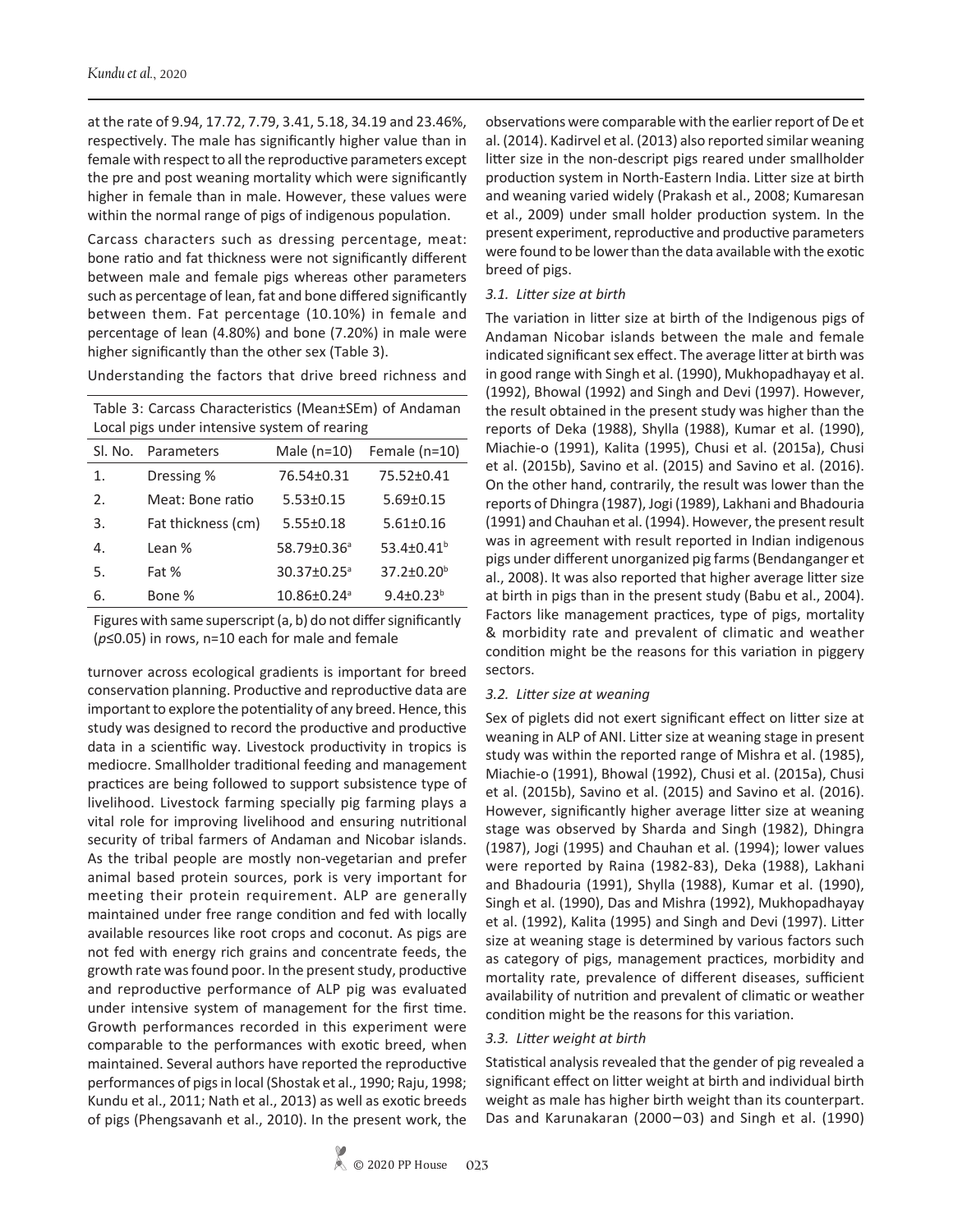reported significantly higher litter weight at birth. Similarly, Dhingra (1987), Shylla (1988), Das and Mishra (1992), Mukhopadhayay et al. (1992), Chhabra et al. (1996), Singh and Devi (1997), Chusi et al. (2015a), Chusi et al. (2015b), Savino et al. (2015) and Savino et al. (2016) also reported relatively higher values of litter weight at birth. The variation in the total litter weight at birth and individual birth weight may be due to the genetic variation in indigenous pig of different region and also the different management system.

## *3.4. Litter weight at weaning*

The sex of the piglets has shown a significant effect on litter weight at weaning in indigenous pigs of Andaman and Nicobar islands as total litter and individual piglets. Litter weight at weaning of ALP was in good agreement with the values reported by Singh and Devi (1997), Chusi et al. (2015a), Chusi et al. (2015b), Savino et al. (2015) and Savino et al. (2016). The average litter weight at weaning however, was found comparatively lower than the reports made by Dhingra (1987), Jogi (1989), Mishra et al. (1990), Bhowal (1992), Das and Mishra (1992), Chauhan et al. (1994), Kalita (1995) and Chhabra et al. (1996), whereas higher than the reports by Singh et al. (1990) and Mukhopadhayay et al. (1992).

## *3.5. Mortality rate*

Sex has significant effect on mortality rate in indigenous pigs of Andaman and Nicobar Islands. Pre-weaning mortality was much higher (50% more) than the post weaning mortality in the intensively rearing ALP. Out of which, male has significantly higher mortality then the female side. Mishra et al. (1985) and Deka (1988) observed higher mortality percentage than the present study whereas comparable result was obtained in indigenous local pigs of Nagaland (Chusi et al., 2015a; Chusi et al., 2015b; Savino et al., 2015; Savino et al., 2016). The disparity in the mortality rate might be attributed to the differences in system of management and prevailing diseases.

## *3.6. Growth parameters*

Body weight at birth differed significantly, followed by it was differed significantly (*p≤*0.05) at month 1 to 9 between the male and female in intensive system for the ALP. Comparatively lower (Deo et al., 1992; Phookan, 2002) and higher (Pandey et al., 1997; Kalita et al., 2001) birth weight than the present findings were reported. Comparatively higher body weight at weaning was reported by Singh et al. (1990). However, same values were observed by Mukhopadhayay et al. (1991) and Phookan (2002). Nevertheless, higher weaning weight was observed by Deo et al. (1992) and Pandey et al. (1997) and was lower slightly than the observed reports of Phookan (2002). Moreover, Deo et al. (1992) observed higher average body weight of adult than in the present findings. The average lower body weight which might be due to the differences of genetic makeup and genetic variation and also due to management system. Animals belonging to male gender had significantly higher adult body weight than in gender of female. The body weight differences in indigenous ALP pigs belonging to different gender indicated that there are possibilities of existence of disparity in genetic combination between two genders of pigs. It has been reported that the dressing percentage, meat: bone ratio, fat thickness, lean meat percentage, percentage of fat and bone were within the range of standard values for indigenous local pigs (Dube et al., 2013; Muth et al., 2017; Chinnamani et al., 2008; Borah et al., 2016; Abdul-Rahman et al., 2016).

The mean low live weight with growth parameters reported in the present samples revealed that the indigenous Andaman local pigs are generally smaller than imported exotic pigs and their crossbreds. Similar kind of observation was observed in Indian indigenous such as Ghoongroo pigs (Pan et al., 2005) and in Tanzania indigenous pigs (Mbaga et al., 2005). The variations may be due to the different environmental factors like climate, feed and nutrition and other managemental practices. However, the results of the present study were in agreement with the observations of Holness (1991). In general, indigenous pig breeds are smaller with shorter legs than the imported exotic pig types and its crossbreds. Smaller size of these pigs may have a greater ability to survive under the harsh environmental conditions and have greater disease resistance than the larger size as an evolutionary adaptation to the situation of low-input production system in the village areas (Lekule and Kyvsgaard, 2003). Moreover, Andaman local pig is similar to other indigenous pigs like Mexican hairless pigs (Lemus et al., 2003), Tanzania indigenous pigs (Mbaga et al., 2005) and India's Ghoongroo pigs (Pan et al., 2005). Indigenous pig of Andaman and Nicobar has the great potential to contribute significantly to the indigenous pork industry based on their valuable source of meat and secondary income to the rural household economy due to their hardiness and ability to adapt to harsh climatic conditions and disease conditions. These growth performances may be useful in selection of breeding stock for improvement of pork production in its home tract of Andaman and Nicobar group of islands. Moreover, the detailed characterization of productive and reproductive performance of Andaman Local pig will be helpful for formulation of breeding strategy for conservation of this native pig breed, which is need of the hour.

# **4. Conclusion**

ALP has great potential to contribute significantly to indigenous pork industry of ANI based on their positive qualities like valuable pork source, disease resistance and ability to withstand to harsh environment. Reproductive attributes analyses are very useful in selection of breeding stock for higher pork production and selection of suitable rearing methods will potentiate the conservation and propagation. It is concluded that ALP is well adapted to intensive system and has potential to contribute significantly to livelihood security of tribal farmers of ANI.

## **5. Acknowledgement**

The authors are thankful to the Director, ICAR-Central Island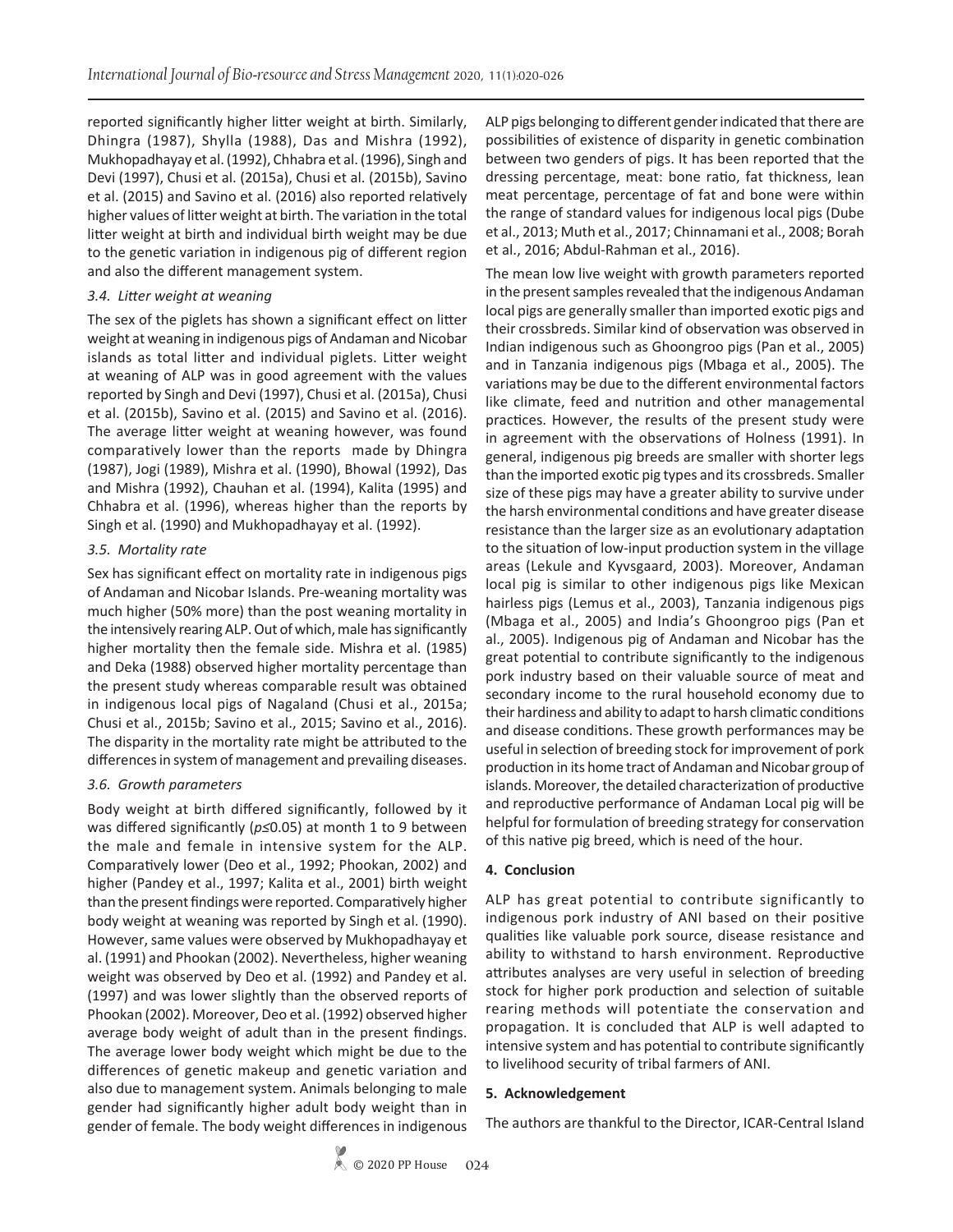Agricultural Research Institute, Port Blair, Andaman and Nicobar Islands. All authors recognize and acknowledge the Head and Staff of Animal Science Division for their efforts.

# **6. Reference**

- Abdul-Rahman, I.I., Semaha, P., Yaro, M., 2016. Pre and postweaning growth performance of Ashanti Black pigs under Guinea Savanna conditions. Livestock Research for Rural development 28(2), Article no: 14. http://www. lrrd.org/lrrd28/2/rahm28014.html
- Babu, G.N., Venugopal Naidu, K., Seshagiri Rao, A., Singh, V., 2004. Certain reproductive parameters in large white Yorkshire pigs maintained with garbage feeding in rural areas. Indian Journal of Animal Sciences 74, 438–440.
- Bendanganger, V.B., Sharma, V.K., Vidyarthi, N.N., Bora, J., Saharia, S.P., Sarmah, B.K., 2008. Reproductive traits of indigenous pigs of Nagaland. Indian Veterinary Journal 85, 1200–1202.
- Bhowal, A., 1992. Genetics studies on the performance of indigenous pigs and their crosses with Hampshire. M.V.Sc. Thesis submitted to Assam Agricultural University, Guwahati.
- Borah, P., Bora, J.R., Borpuzari, R.N., Haque, A., Bhuyan, R., Hazarika, S., 2016. Effect of age, sex and slaughter weight on productive performance, carcass characteristics and meat quality of crossbred (Hampshire×Assam local) pigs. Indian Journal of Animal Research 50(4), 601–605.
- Chauhan, V.P.S., Deo, S., Chhabra, A.K., Bhat, P.N., 1994. Production and reproduction traits and their inheritance in Indigenous pigs. Indian Journal of Animal Sciences 71, 452–455.
- Chhabra, A.K., Gaur, G.K., Bhatia, S.S., Raheja, K.L., Pal, S., 1996. Studies on litter traits in Desi and crossbred pigs. Indian Journal of AnimalResearch 30, 134–136.
- Chinnamani, K., Sivakumar, T., Tensingh Gnanaraj, P., Murugan, M., 2008. Carcass characteristics of crossbred large white Yorkshire pigs under different feeding regimens. Tamilnadu Journal of Veterinary and Animal Science 4(6), 211–214.
- Chusi, Z., Savino, N., Dhali, A., Perumal, P., 2015a. Phenotypic morphometric parameters of indigenous pig of Nagaland (*Votho*). Indian Journal of Animal Sciences 85(12), 1334–1337.
- Chusi, Z., Savino, N., Dhali, A., Perumal, P., 2015b. Reproductive attributes of local pig of Nagaland (*Votho*). Indian Journal of Animal Research 50(6), 862–866.
- Das, A., Karunakaran, M., 2000-03. National Agricultural Technology Project: Improvement of pig of NEH Region. ICAR Research Complex for NEH Region, Nagaland Centre, Jharnapani, Nagaland.
- Das, A.K., Mishra, R.R., 1992. Reproductive traits of indigenous pigs. Indian Veterinary Journal 69, 133–135.
- De, A.K., Jeyakumar, S., Kundu, M.S., Kundu, A., Sunder, J., Ramachandran, M., 2014. Farming practices and genetic

characterization of Nicobari pig, an indigenous pig germplasm of Nicobar group of islands, India. Tropical Animal Health and Production 46, 655–661.

- De, A.K., Ponraj, P., Kundu, M.S., Muthiyan, R., Muniswamy, K., Kundu, A., Malakar, D., Sunder, J., George, Z., Bhattacharya, D., 2019. Mitochondrial landscape of indigenous pig germplasm of Andaman and Nicobar Islands. Mitochondrial DNA part B 4, 2808–2810.
- Deka, A.C., 1988. Performance of local, exotic and crossbred pigs under farm and village conditions. M.V. Sc. Thesis submitted to Assam Agricultural University, Guwahati.
- Deo, S., Chhabra, A.K., Arora, R.L., Paul, S., Bisiit, G.S., 1992. Genetic and non-genetic factors affecting growth performance in desi pigs and its crosses. Indian Journal of Animal Sciences 62(11), 1107–1108.
- Dhingra, M.M., 1987. Genetic improvement of indigenous pig in India. Livestock AdvisorXII (XI), 13–17.
- Dube, B., Mulugeta, S.D., Dzama, K., 2013. Genetic relationship between growth and carcass traits in Large White pigs. South African Journal of Animal Science 43(4), 482–492.
- Hmingthanzuala, Das, S.K., Rahman, S., Tolenkhomba, T.C., Saikia, P., 2016. Impact of SHG on income of pig farmers in Mizoram of North East India. International Journal of Bio-resource and Stress Management 7(3), 485–488.
- Holness, D.H., 1991. The tropical agriculturist (Pigs). CTA, Wageningen, 1–29.
- Jogi, S., 1995. Factors affecting some of the reproductive traits of native sows (*sus scrofadomesticus).* Indian Veterinary Medical Journal 19, 216–217.
- Kadirvel, G., Kumaresan, A., Das, A., Bujarbaruah, K.M., Venkatasubramanian, V., Ngachan, S.V., 2013. Artificial insemination of pigs reared under smallholder production system in North-Eastern India: Success rate, genetic improvement and monetary benefit. Tropical Animal Health and Production 45, 679–686.
- Kalita, D., Das, D., Goswami, R.N., 2001. Body weight of indigenous pigs of Assam and their crosses with Hampshire as affected by various factors. Indian Veterinary Journal 78, 1027.
- Kalita, D., 1995. Genetic studies in some of the economic traits of indigenous pigs and their crosses with Hampshire. M.V.Sc. Thesis submitted to Assam Agricultural University, Guwahati.
- Kumar, S., Singh, S.K., Singh, R.L., Sharma, B.D., Dubey, C.D., Verma, S.S., 1990. Effect of genetic and non genetic factors on body weight efficiency of feed utilization, reproductive performance and survivability in Landrace, desi and their half breeds. Indian Journal of Animal Sciences 60, 1219–1223.
- Kumaresan, A., Bujarbaruah, K.M., Pathak, K.A., Das, A., Bardoloi, R.K., 2009. Integrated resource-driven pig production systems in a mountainous area of Northeast India: production practices and pig performance. Tropical Animal Health and Production 41, 1187–1196.